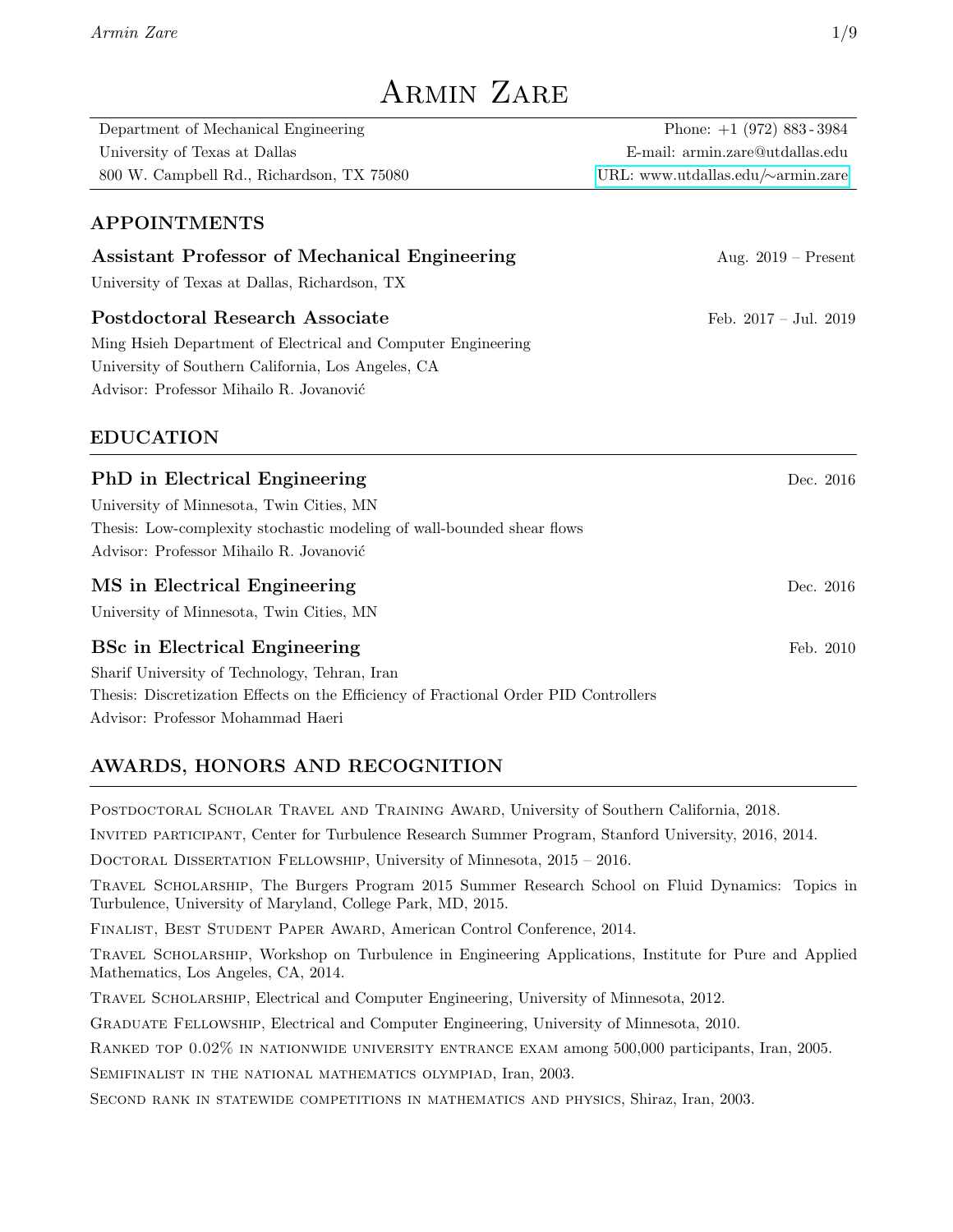# MEMBERSHIP IN PROFESSIONAL ORGANIZATIONS

| Institute of Electrical and Electronics Engineers (IEEE), Control Systems Society | Sept. $2006$ – Present |
|-----------------------------------------------------------------------------------|------------------------|
| American Physical Society (APS), Division of Fluid Dynamics                       | Aug. $2013$ – Present  |
| Society for Industrial and Applied Mathematics (SIAM)                             | Feb. $2021 -$ Present  |

# RESEARCH INTERESTS

Distributed systems theory and applications Dynamics and control of complex fluid flows Large-scale and distributed optimization Renewable energy generation

# PUBLICATIONS AND SOFTWARE

#### Journal Papers

- D. B. Hewawaduge and <u>A. Zare</u>, *Input-output analysis of stochastic base flow uncertainty*, Phys. Rev. Fluids, 2021. Note: Submitted; also arXiv:2012.14918.
- H. Mohammadi, A. Zare, M. Soltanolkotabi, and M. R. Jovanović, Convergence and sample complexity of gradient methods for the model-free linear quadratic regulator problem, IEEE Trans. Automat. Control, 2021. Note: Doi:10.1109/TAC.2021.3087455; also arXiv:1912.11899.
- W. Ran, A. Zare, and M. R. Jovanović, *Model-based design of riblets for turbulent drag reduction*, J. Fluid Mech., vol. 906, A7 (38 pages), January 2021.
- A. Zare, H. Mohammadi, N. K. Dhingra, T. T. Georgiou, and M. R. Jovanović, *Proximal algorithms for* large-scale statistical modeling and sensor/actuator selection, IEEE Trans. Automat. Control, vol. 65, no. 8, pp. 3441-3456, August 2020.
- A. Zare, T. T. Georgiou, and M. R. Jovanović, Stochastic dynamical modeling of turbulent flows, Annu. Rev. Control Robot. Auton. Syst., 3:195-219, May 2020.
- W. Ran, A. Zare, M. J. P. Hack, and M. R. Jovanović, Stochastic receptivity analysis of boundary layer flow, Phys. Rev. Fluids, vol. 4, no. 9, p. 093901 (28 pages), September 2019.
- W. Ran, A. Zare, M. J. P. Hack, and M. R. Jovanović, *Modeling mode interactions in boundary layer flows* via Parabolized Floquet Equations, Phys. Rev. Fluids, vol. 4, no. 2, p. 023901 (22 pages), February 2019.
- A. Zare, M. R. Jovanović, and T. T. Georgiou, *Colour of turbulence*, J. Fluid Mech., vol. 812, pp. 636-680, February 2017.
- A. Zare, Y. Chen, M. R. Jovanović, and T. T. Georgiou, Low-complexity modeling of partially available second-order statistics: theory and an efficient matrix completion algorithm, IEEE Trans. Automat. Control, vol. 62, no. 3, pp. 1368-1383, March 2017.

#### Refereed Proceedings

- A. H. Bhatt and A. Zare, *Toward stochastic dynamical wake-modeling for wind farms*, In Proceedings of the 2022 American Control Conference, Atlanta, GA, 2022. Note: Submitted.
- D. B. Hewawaduge and A. Zare, The effect of base flow uncertainty on transitional channel flows, In Proceedings of the 2022 American Control Conference, Atlanta, GA, 2022. Note: Submitted.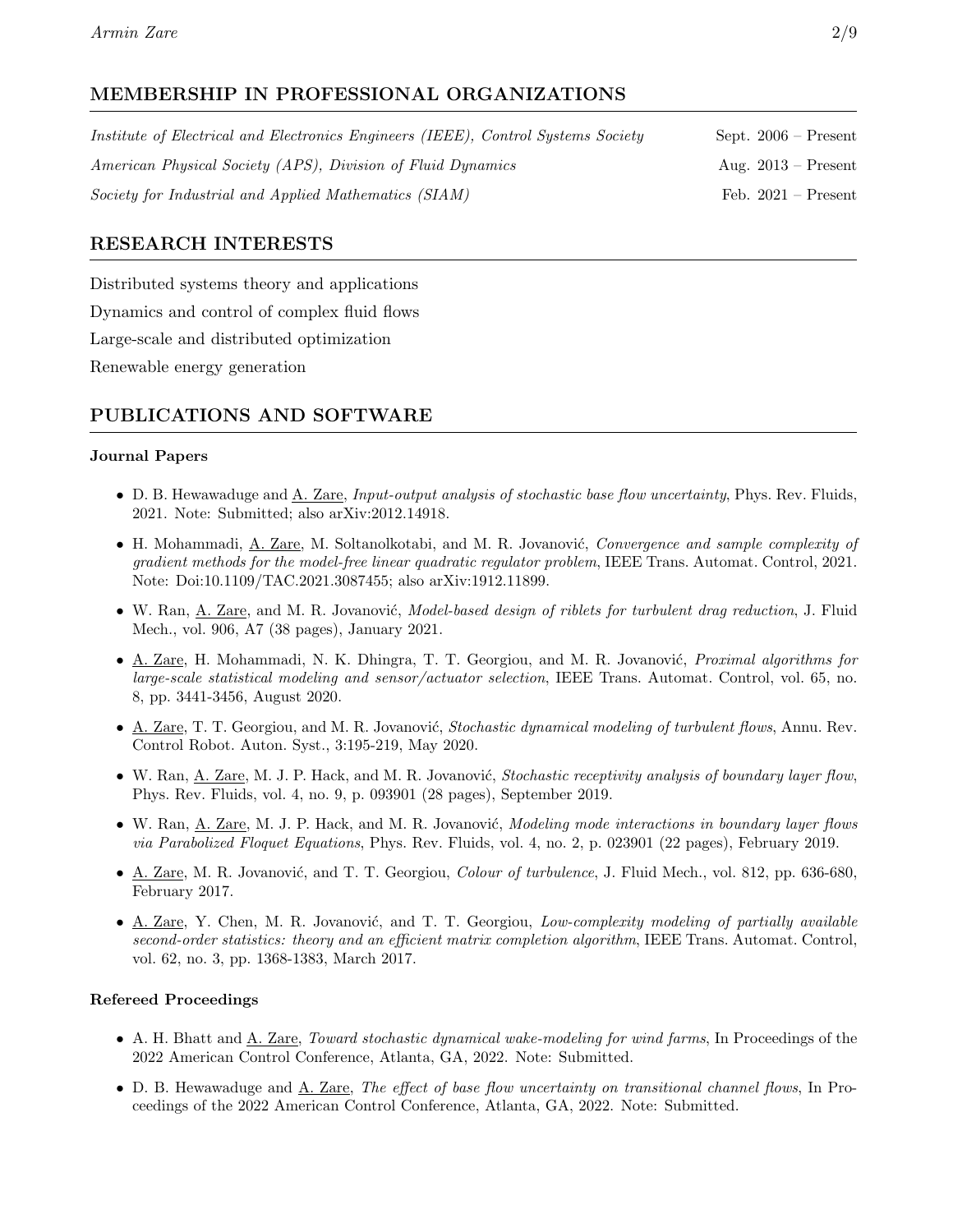- A. Zare, Data-enhanced Kalman filtering of colored process noise, In Proceedings of the 60th IEEE Conference on Decision and Control, Austin, TX, pp. 6603-6607, 2021.
- D. B. Hewawaduge, T. H. Summers, and A. Zare, Robustness of turbulence suppression in channel flows with imperfect transverse wall oscillations, In Proceedings of the 2021 American Control Conference, New Orleans, LA, pp. 292-297, 2021.
- W. Ran, A. Zare, and M. R. Jovanović, Frequency-response analysis of riblets for turbulent drag reduction, In Proceedings of the 24th International Symposium on Mathematical Theory of Network and Systems, Cambridge, UK, 2020.
- W. Ran, A. Zare, M. J. P. Hack, and M. R. Jovanović, *Boundary layer receptivity analysis via the algebraic* Lyapunov equation, In Proceedings of the 2020 AIAA SciTech Forum, Orlando, FL, 2020, p. 0109 (15 pages).
- H. Mohammadi, A. Zare, M. Soltanolkotabi, and M. R. Jovanović, Global exponential convergence of gradient methods over the nonconvex landscape of the linear quadratic regulator, In Proceedings of the 58th IEEE Conference on Decision and Control, Nice, France, pp. 7474-7479, 2019.
- W. Ran, A. Zare, and M. R. Jovanović, *Drag reduction in turbulent channel flow over spatially periodic* surfaces, In Proceedings of the 58th IEEE Conference on Decision and Control, Nice, France, pp. 5918-5923, 2019.
- W. Ran, A. Zare, M. J. P. Hack, and M. R. Jovanović, *Relating global and local stochastic receptivity analysis* of boundary layer flows, In Proceedings of the 2019 American Control Conference, Philadelphia, PA, pp. 3212-3217, 2019.
- A. Zare, and M. R. Jovanović, *Optimal sensor selection via proximal optimization algorithms*, In Proceedings of the 57th IEEE Conference on Decision and Control, Miami, FL, pp. 6514-6519, 2018.
- W. Ran, A. Zare, M. J. P. Hack, and M. R. Jovanović, Low-complexity modeling of mode interactions in boundary layer flows, In Proceedings of the 2018 American Control Conference, Milwaukee, WI, pp. 134-139, 2018.
- D. Deka, A. Zare, A. Lokhov, M. R. Jovanović, and M. Chertkov, *Estimation of State and Noise Covariances* in Power Grids using limited nodal PMUs, In Proceedings of the 5th IEEE Global Conference on Signal and Information Processing (GlobalSIP), Montreal, Canada, 2017.
- A. Zare, N. K. Dhingra, M. R. Jovanović, and T. T. Georgiou, *Structured covariance completion via proximal* algorithms, In Proceedings of the 56th IEEE Conference on Decision and Control, Melbourne, Australia, pp. 3775-3780, 2017.
- W. Ran, A. Zare, J. W. Nichols, and M. R. Jovanović, *The effect of sponge layers on global stability analysis* of Blasius boundary layer flow, In Proceedings of the 47th AIAA Fluid Dynamics Conference, Denver, CO, pp. 3456, 2017.
- W. Ran, A. Zare, M. J. P. Hack, and M. R. Jovanović, Low-complexity stochastic modeling of spatially evolving flows, In Proceedings of the 2017 American Control Conference, Seattle, WA, pp. 3815-3820, 2017.
- W. Ran, A. Zare, M. J. P. Hack, and M. R. Jovanović, Low-complexity stochastic modeling of spatially evolving flows, In Proceedings of the 2016 Summer Program, Center for Turbulence Research, Stanford University/NASA, pp. 285-294, 2016.
- A. Zare, M. R. Jovanović, and T. T. Georgiou, *Perturbation of System Dynamics and the Covariance* Completion Problem, In Proceedings of the 55th IEEE Conference on Decision and Control, Las Vegas, NV, pp. 7037-7041, 2016.
- C. Grussler, A. Zare, M. R. Jovanović, and A. Rantzer, *The use of the r∗ heuristic in covariance completion* problems, In Proceedings of the 55th IEEE Conference on Decision and Control, Las Vegas, NV, pp. 1978- 1983, 2016.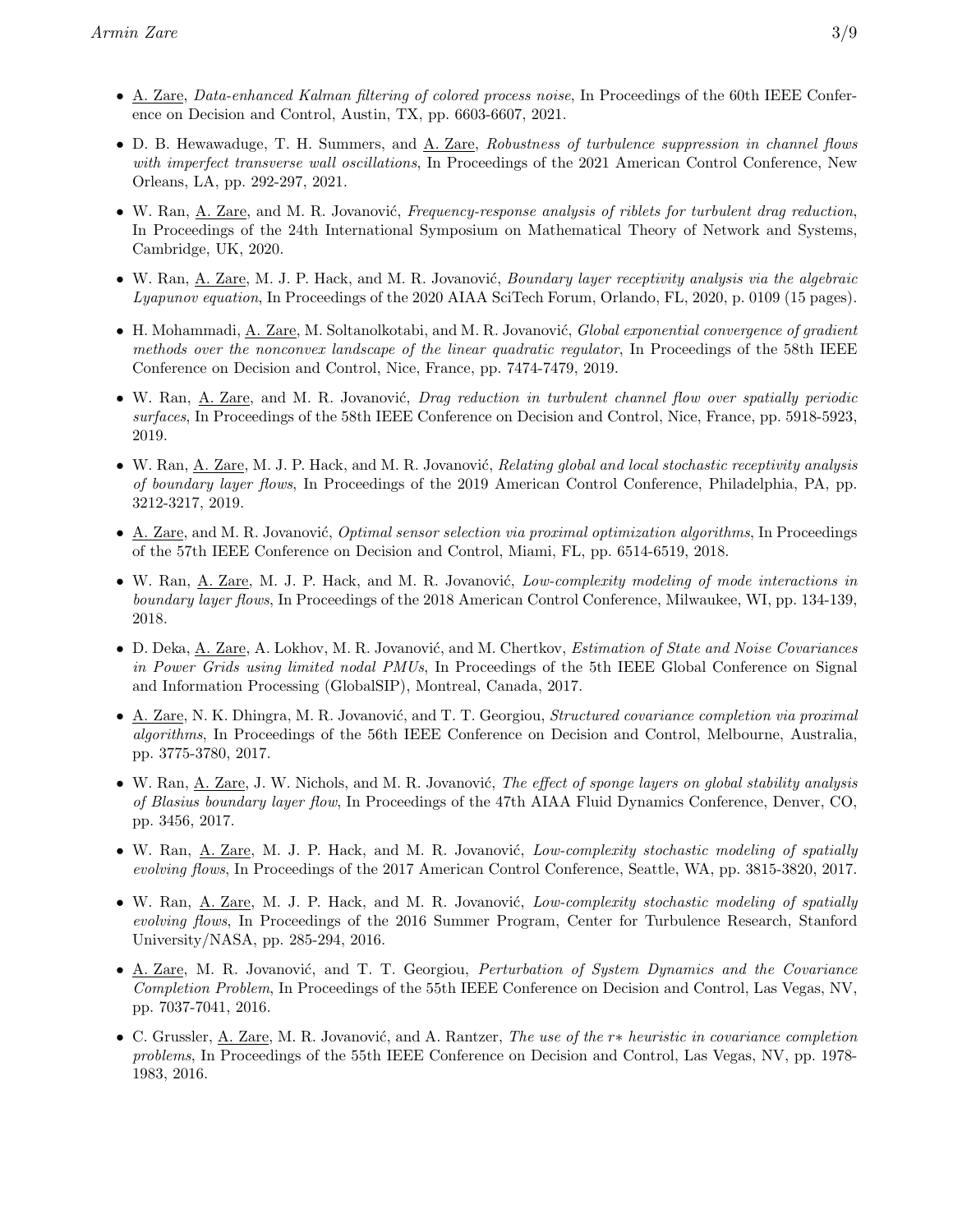- A. Zare, Y. Chen, M. R. Jovanović, and T. T. Georgiou, An alternating minimization algorithm for structured covariance completion problems, In Proceedings of the 22nd International Symposium on Mathematical Theory of Network and Systems, Minneapolis, MN, pp. 117-119, 2016.
- A. Zare, M. R. Jovanović, and T. T. Georgiou, Alternating direction optimization algorithms for covariance completion problems, In Proceedings of the 2015 American Control Conference, Chicago, IL, pp. 515-520, 2015.
- A. Zare, M. R. Jovanović, and T. T. Georgiou, Completion of partially known turbulent flow statistics via convex optimization, In Proceedings of the 2014 Summer Program, Center for Turbulence Research, Stanford University/NASA, pp. 345-354, 2014.
- A. Zare, M. R. Jovanović, and T. T. Georgiou, Completion of partially known turbulent flow statistics, In Proceedings of the 2014 American Control Conference, Portland, OR, pp. 1680-1685, 2014. (Finalist, Best Student Paper Award).
- A. Zare, B. K. Lieu, and M. R. Jovanović, Turbulent drag reduction by streamwise traveling waves, In Proceedings of the 51st IEEE Conference on Decision and Control, Maui, HI, pp. 3122-3126, 2012.

### Abstracts

- A. Zare and S. Abootorabi, Spectral coherence analysis of turbulent flows using stochastically forced linearized Navier-Stokes, in Bulletin of the American Physical Society, Phoenix, AZ, November 2021.
- S. Abootorabi and A. Zare, On the parametric refinement of data-enhanced linearized Navier-Stokes for modeling near-wall turbulences, in Bulletin of the American Physical Society, Phoenix, AZ, November 2021.
- D. B. Hewawaduge and A. Zare, Input-output analysis of stochastic base flow uncertainty in channel flows, in Bulletin of the American Physical Society, Phoenix, AZ, November 2021.
- W. Ran, A. Zare, and M. R. Jovanović, Model-based design of riblets for turbulent drag reduction, 8th International Congress of the Serbian Society of Mechanics, Kragujevac, Serbia, June 2021.
- A. Zare, Spectral Coherence Analysis using Data-Enhanced Physics-Based Models, SIAM Conference on Computational Science and Engineering, Fort Worth, TX, March 2021.
- A. Zare, D. B. Hewawaduge, An input-output approach to the robustness analysis of transverse wall oscillations in channel flows, in Bulletin of the American Physical Society, Chicago, IL, November 2020.
- A. Zare, A. Dwivedi, and M. R. Jovanović, *Toward stochastically forced turbulence closure models*, in Bulletin of the American Physical Society, Seattle, WA, November 2019.
- W. Ran, A. Zare, and M. R. Jovanović, Model-based analysis of turbulent drag reduction in channel flow over corrugated surfaces, in Bulletin of the American Physical Society, Seattle, WA, November 2019.
- A. Zare, M. R. Jovanović, and T. T. Georgiou, *Data-driven refinements of physics-based models with ap*plication to turbulence modeling, SIAM Conference on Applications of Dynamical Systems, Snowbird, UT, May 2019.
- A. Zare, J. Jeun, J. W. Nichols, and M. R. Jovanović, *Data-informed dynamic acoustic source modeling in* high-speed jets, in Bulletin of the American Physical Society, Atlanta, GA, November 2018.
- W. Ran, A. Zare, M. J. P. Hack, and M. R. Jovanović, Receptivity analysis of boundary layer flows subject to stochastic excitation, in Bulletin of the American Physical Society, Atlanta, GA, November 2018.
- M. R. Jovanović, W. Ran, and <u>A. Zare</u>, Receptivity analysis of flows over structured corrugated surfaces, in Bulletin of the American Physical Society, Atlanta, GA, November 2018.
- A. Zare, M. R. Jovanović, and T. T. Georgiou, *Color of turbulence: Low-complexity stochastic dynamical* modeling of turbulent flows, 48th AIAA Fluid Dynamics Conference, Atlanta, GA, June 2018.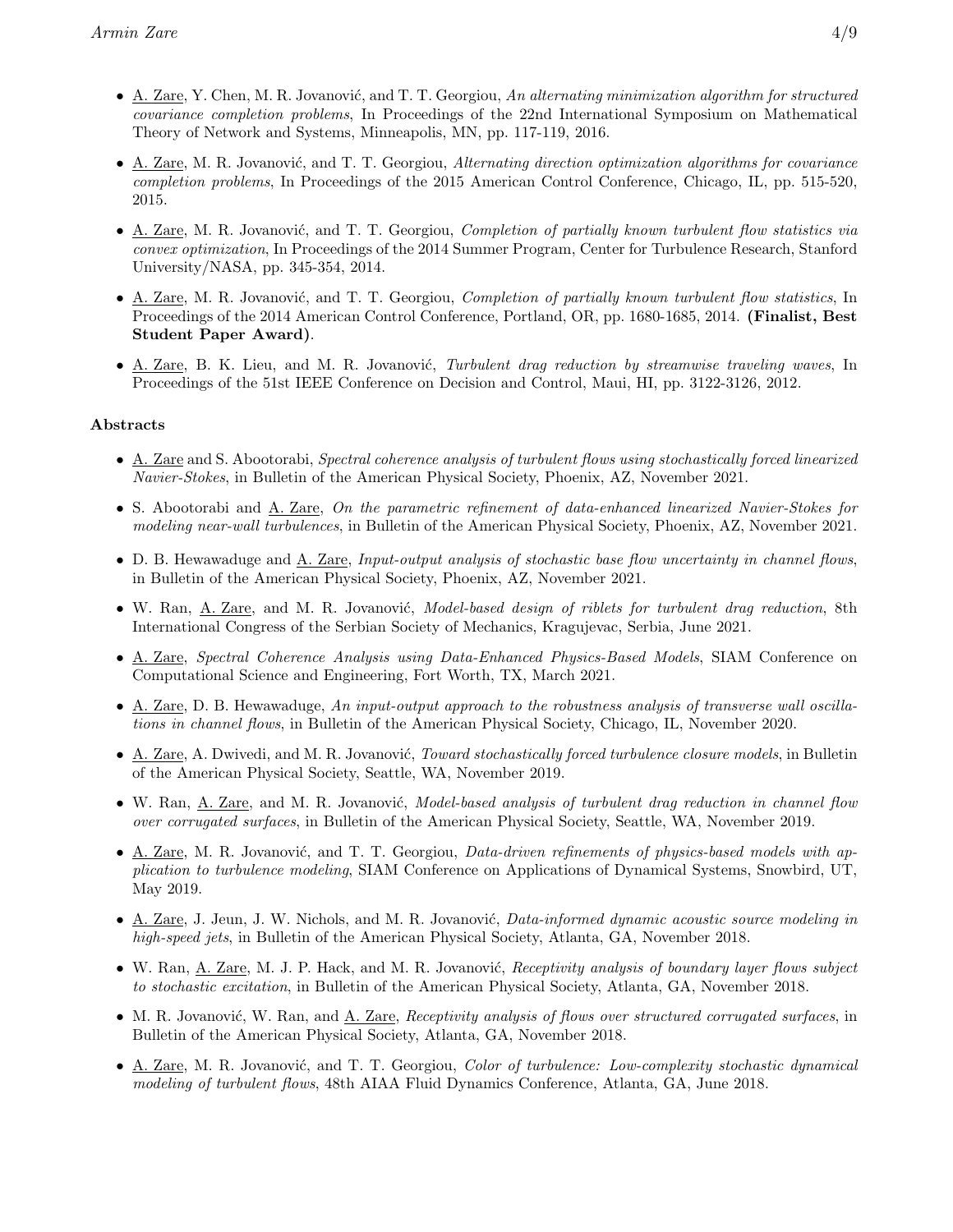- A. Zare, J. W. Nichols, and M. R. Jovanović, Coherent structures in high Reynolds number turbulent shear flows, in Bulletin of the American Physical Society, Denver, CO, November 2017.
- W. Ran, A. Zare, M. J. P. Hack, and M. R. Jovanović, Stochastic modeling of mode interactions via linear parabolized stability equations, in Bulletin of the American Physical Society, Denver, CO, November 2017.
- A. Zare, W. Ran, M. J. P. Hack, and M. R. Jovanović, Low-complexity stochastic modeling of spatially evolving flows, in Bulletin of the American Physical Society, Portland, OR, November 2016.
- A. Zare, Y. Chen, M. R. Jovanović, and T. T. Georgiou, Stochastic dynamical modeling: Structured matrix completion of partially available statistics, in 2016 Information Theory and Applications Workshop, San Diego, CA, February 2016.
- A. Zare, M. R. Jovanović, and T. T. Georgiou, Spatio-temporal frequency responses of turbulent shear flows, in Bulletin of the American Physical Society, Boston, MA, November 2015.
- A. Zare, M. R. Jovanović, and T. T. Georgiou, Low-complexity stochastic modeling of turbulent flows, in SIAM Conference on Control and Its Applications, Paris, France, July 2015.
- A. Zare, Y. Chen, M. R. Jovanović, and T. T. Georgiou, Low-complexity modeling of partially available second-order statistics via matrix completion, in SIAM Conference on Control and Its Applications, Paris, France, July 2015.
- A. Zare, M. R. Jovanović, and T. T. Georgiou, Completion of partially known second-order statistics of turbulent flows, in Bulletin of the American Physical Society, San Francisco, CA, November 2014.
- M. R. Jovanović and A. Zare, Model-based design of drag-reducing spanwise wall oscillations, in Bulletin of the American Physical Society, San Francisco, CA, November 2014.
- A. Zare, R. Moarref, and M. R. Jovanović, Model-based analysis of the effect of spanwise wall oscillations on drag reduction at high Reynolds numbers, in Bulletin of the American Physical Society, Pittsburgh, PA, November 2013.

#### Software

• A. Zare and M. R. Jovanović, A customized alternating minimization algorithm for structured covariance completion, April 2016, available at: [www.people.ece.umn.edu/](https://people.ece.umn.edu/~mihailo/software/ccama/)∼mihailo/software/ccama/

### PRESENTATIONS

#### Invited and Conference Presentations

- Data-enhanced Kalman filtering of colored process noise, 60th IEEE Conference on Decision and Control, Austin, TX, December 2021.
- Input-output analysis of stochastic base flow uncertainty in channel flows, 74th Annual Meeting of the American Physical Society, Division of Fluid Dynamics, Phoenix, AZ, November 2021.
- Spectral coherence analysis of turbulent flows using stochastically forced linearized Navier-Stokes, 74th Annual Meeting of the American Physical Society, Division of Fluid Dynamics, Phoenix, AZ, November 2021.
- Data-enhanced physics-based modeling of turbulent flows, Department of Applied Mathematics, University of California, Santa Cruz, CA, October 2021.
- A stochastic framework for the quantification and data-enhanced dynamical modeling of uncertainty, Department of Mechanical Engineering, University of Texas at Dallas, Dallas, TX, October 2021.
- Spectral Coherence Analysis using Data-Enhanced Physics-Based Models, SIAM Conference on Computational Science and Engineering, Fort Worth, TX, March 2021.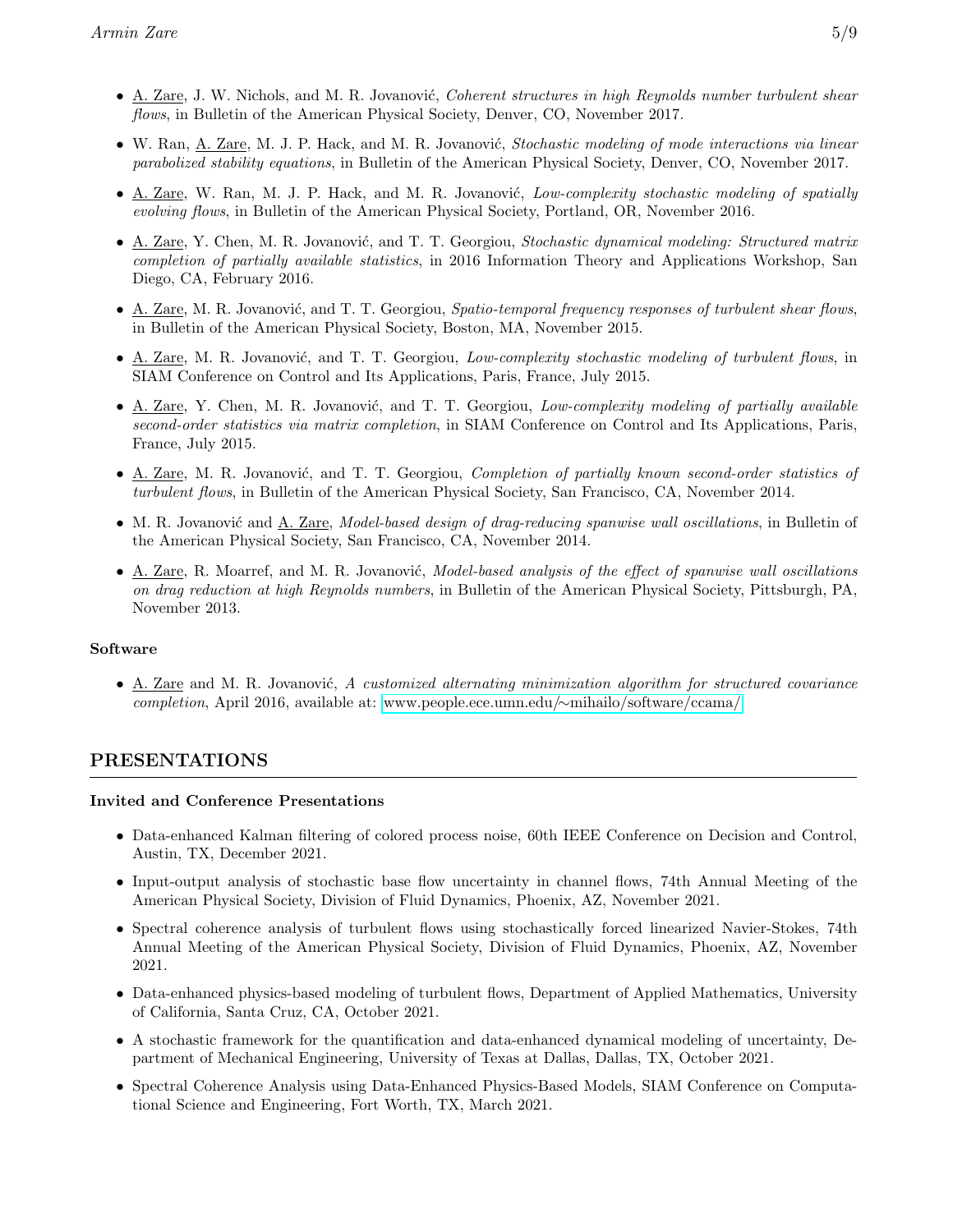- An input-output approach to the robustness analysis of transverse wall oscillations in channel flows, 73rd Annual Meeting of the American Physical Society, Division of Fluid Dynamics, Chicago, IL, November 2020.
- Data-enhanced physics-based modeling of turbulent flows, Center for Control, Dynamical Systems and Computation, University of California at Santa Barbara, Santa Barbara, CA, October 2020.
- Boundary layer receptivity analysis via the algebraic Lyapunov equation, 2020 AIAA SciTech Forum, Orlando, FL, January 2020.
- Drag reduction in turbulent channel flow over spatially periodic surfaces, 58th IEEE Conference on Decision and Control, Nice, France, December 2019.
- Toward stochastically forced turbulence closure models, 72nd Annual Meeting of the American Physical Society, Division of Fluid Dynamics, Seattle, WA, November 2019.
- Modeling and control of complex fluid flows using systems theory and optimization, Mechanical Engineering Faculty Mini-Talks, University of Texas at Dallas, Dallas, TX, September 2019.
- Data-enhanced physics-based modeling of turbulent flows, Department of Mechanical Engineering, University of Texas at Dallas, Dallas, TX, February 2019.
- Optimal sensor selection via proximal optimization algorithms, 57th IEEE Conference on Decision and Control, Miami Beach, FL, December 2018.
- Color of turbulence: Stochastic dynamical modeling of turbulent flows, Institute for Computational Engineering and Sciences, University of Texas at Austin, Austin, TX, December 2018.
- Data-informed dynamic acoustic source modeling in high-speed jets, 71st Annual Meeting of the American Physical Society, Division of Fluid Dynamics, Atlanta, GA, November 2018.
- Color of turbulence: Low-complexity stochastic dynamical modeling of turbulent flows, Center for Turbulence Research Tea Seminar, Stanford University, Stanford, CA, October 2018.
- Color of turbulence: Low-complexity stochastic dynamical modeling of turbulent flows, Special session on modal analysis for flow control, 48th AIAA Fluid Dynamics Conference, Atlanta, GA, June 2018.
- Spectral coherence analysis using data-informed linearized Navier-Stokes, 12th Southern California Flow Physics Symposium, University of Southern California, Los Angeles, CA, April 2018.
- Coherent structures in high Reynolds number turbulent shear flows, 70th Annual Meeting of the American Physical Society, Division of Fluid Dynamics, Denver, CO, November 2017.
- Stochastic dynamical modeling: Structured matrix completion of partially available statistics, Beer Talk Seminar Series, University of Southern California, Los Angeles, CA, May 2017.
- Perturbation of System Dynamics and the Covariance Completion Problem, 32nd Southern California Control Workshop, Caltech, Los Angeles, CA, April 2017.
- Perturbation of System Dynamics and the Covariance Completion Problem, 55th IEEE Conference on Decision and Control, Las Vegas, NV, December 2016.
- Low-complexity stochastic modeling of spatially evolving flows, 69th Annual Meeting of the American Physical Society, Division of Fluid Dynamics, Portland, OR, November 2016.
- Spatio-temporal frequency responses of turbulent shear flows, 68th Annual Meeting of the American Physical Society, Division of Fluid Dynamics, Boston, MA, November 2015.
- Alternating direction optimization algorithms for covariance completion problems, the 2015 American Control Conference, Chicago, IL, July 2015.
- Low-complexity modeling of partially available second-order statistics via matrix completion, 4th Midwest Workshop on Control and Game Theory, Ames, IA, April 2015.
- Completion of partially known second-order statistics of turbulent flows, 67th Annual Meeting of the American Physical Society, Division of Fluid Dynamics, San Francisco, CA, November 2014.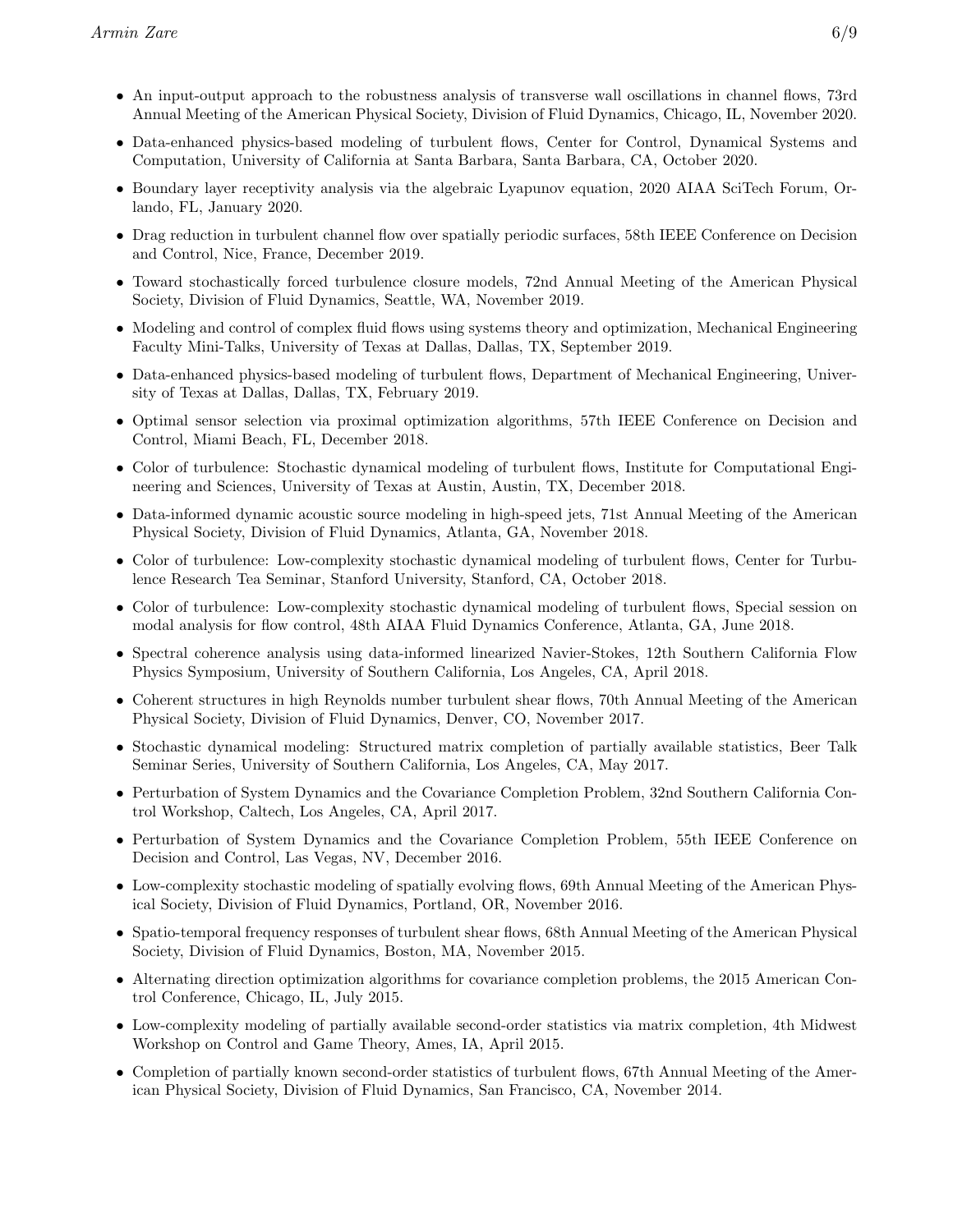- Completion of partially known turbulent flow statistics, the 2014 American Control Conference, Portland, OR, June 2014.
- Model-based analysis of the effect of spanwise wall oscillations on drag reduction at high Reynolds numbers, 66th Annual Meeting of the American Physical Society, Division of Fluid Dynamics, Pittsburgh, PA, November 2013.
- Turbulent drag reduction by streamwise traveling waves, 51st IEEE Conference on Decision and Control, Maui, HI, December 2012.

## Poster Presentations

- Data-informed physics-based modeling of complex dynamical systems, Meet the Faculty Candidate Poster Session, 57th IEEE Conference on Decision and Control, Miami Beach, FL, December 2018.
- Completion of Partially Known Turbulent Flow Statistics, 2016 Doctoral Research Showcase, University of Minnesota, Minneapolis, MN, April 2016.
- Completion of Partially Known Turbulent Flow Statistics, 2016 MSI Research Exhibition, Minnesota Supercomputing Institute, Minneapolis, MN, April 2016.
- Completion of Partially Known Turbulent Flow Statistics, IMA Annual Program Workshop on Optimization and Parsimonious Modeling, Minneapolis, MN, January 2016.
- Low-complexity stochastic modeling of turbulent flows, The Burgers Program 2015 Summer Research School on Fluid Dynamics: Topics in Turbulence, University of Maryland, College Park, MD, June 2015.
- Low-complexity stochastic modeling of turbulent flows, 2015 MSI Research Exhibition, Minnesota Supercomputing Institute, Minneapolis, MN, April 2015.
- Low-complexity stochastic modeling of turbulent flows, Workshop on Turbulence in Engineering Applications, Institute for Pure and Applied Mathematics, Los Angeles, CA, November 2014.
- Controlling the onset of turbulence by streamwise traveling waves, Energy for Defense Meeting, Minneapolis, MN, May 2013.
- Model-based design of transverse wall oscillations for turbulent drag reduction, E3, Energy, Economy, Environment, the Upper Midwest's premier renewable energy conference, Minneapolis, MN, November 2011.

# TEACHING AND MENTORSHIP EXPERIENCE

### Teaching, Mechanical Engineering, University of Texas at Dallas

| Spring 2021              |
|--------------------------|
| Spring 2020, Spring 2022 |
|                          |
| Spring 2022              |
| Fall 2020, Fall 2021     |
| Fall 2021, Spring 2022   |
|                          |
| Fall 2019, Spring 2020   |
|                          |
|                          |

1 st Place, 2020 ASME Student Manufacturing Design Competition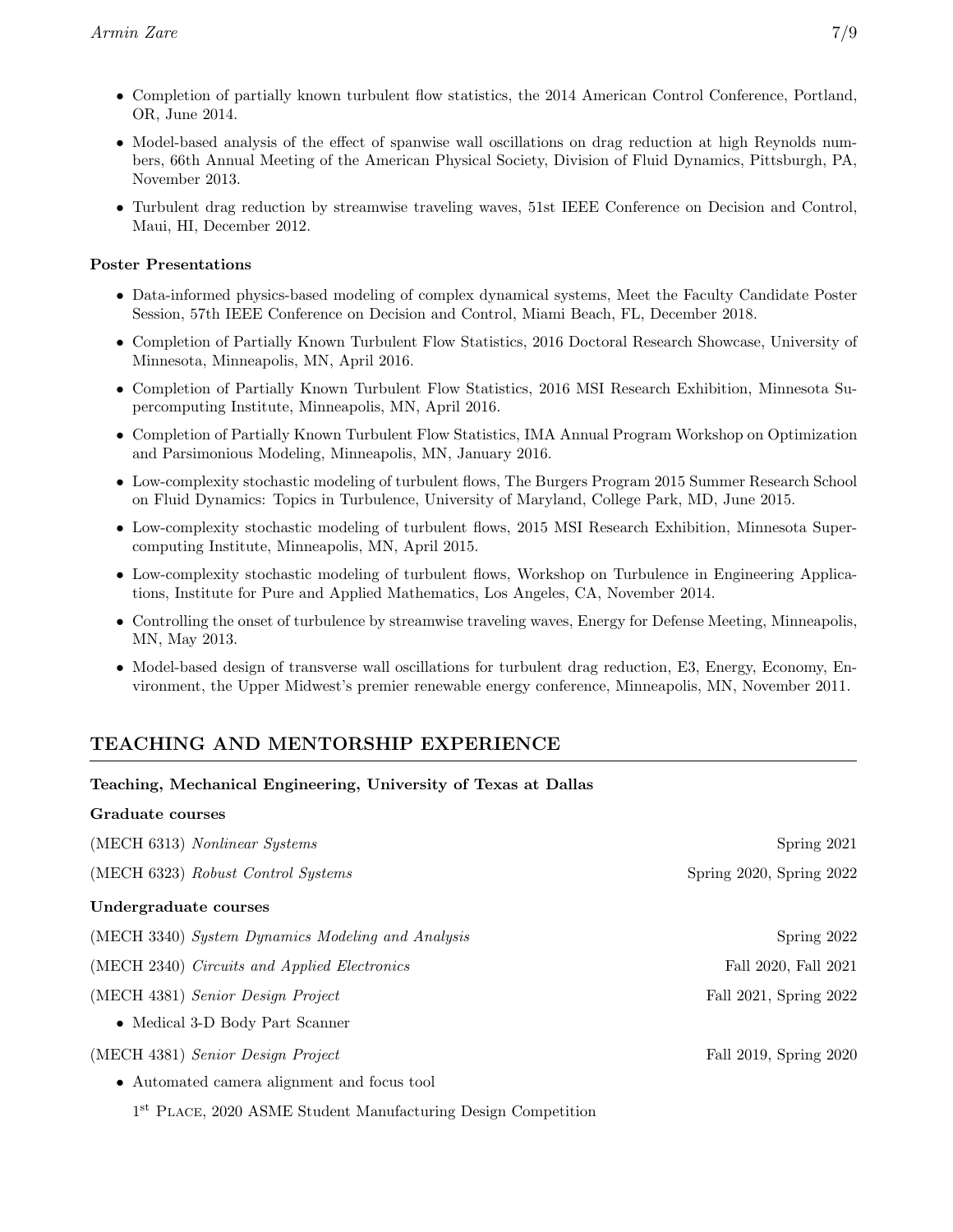| Guest Lecturer, Electrical and Computer Engineering, University of Southern California                                                                                        |                                     |  |
|-------------------------------------------------------------------------------------------------------------------------------------------------------------------------------|-------------------------------------|--|
| (EE 510) Linear Algebra for Engineering                                                                                                                                       | Spring 2019                         |  |
| Guest Lecturer, Electrical and Computer Engineering, University of Minnesota                                                                                                  |                                     |  |
| (EE 8215) Nonlinear Systems                                                                                                                                                   | Spring 2016                         |  |
| (EE 3015) Recitation Sessions in Signals and Systems                                                                                                                          | Spring 2013, Spring 2016, Fall 2016 |  |
| Teaching Assistant, Electrical and Computer Engineering, University of Minnesota                                                                                              |                                     |  |
| (EE 4231) Linear Control Systems                                                                                                                                              | Fall 2010                           |  |
| (EE 3015) Signals and Systems                                                                                                                                                 | Spring 2011                         |  |
| (EE 5231) Linear Systems and Optimal Control                                                                                                                                  | Fall 2012                           |  |
| (EE 8920) Teaching Experience in ECE (course)                                                                                                                                 | Spring 2013                         |  |
| Teaching Assistant, Electrical Engineering, Sharif University of Technology                                                                                                   |                                     |  |
| Fundamentals of Electrical Engineering II                                                                                                                                     | Fall 2008, Spring 2009              |  |
| Digital Logic Circuits and Laboratory                                                                                                                                         | Spring 2009, Fall 2009, Spring 2010 |  |
| <b>PhD Student Mentor</b>                                                                                                                                                     |                                     |  |
| Seyedalireza (Arya) Abootorabi, Mechanical Engineering, University of Texas at Dallas<br>Research: Modeling, analysis, and control of wall turbulence                         | Aug. $2020$ – Present               |  |
| Dhanushki Hewawaduge, Mechanical Engineering, University of Texas at Dallas<br>Research: Modeling and analysis of wall-bounded shear flows subject to base flow uncertainty   | Jan. $2020$ – Present               |  |
| Wei Ran, Aerospace & Mechanical Engineering, University of Southern California<br>Research: Modeling and analysis of parallel and spatially-evolving wall-bounded shear flows | Jun. $2015 -$ Jul. $2020$           |  |
| Master's Student Mentor                                                                                                                                                       |                                     |  |
| Aditya Hitesh Bhatt, Mechanical Engineering, University of Texas at Dallas<br>Research: Stochastic dynamical wake modeling for wind farms                                     | Jan. $2021$ – Present               |  |
| Harshad Deshmane, Electrical and Computer Engineering, University of Minnesota<br>Research: System Identification via Nuclear Norm Regularization                             | Jun. 2013 - Jul. 2014               |  |
| <b>High-school Student Mentor</b>                                                                                                                                             |                                     |  |
| Aditya Behr, 12th grader at School for the Talented and Gifted Magnet<br>Low-complexity wake modeling for wind farms                                                          | Jun. $2021$ – Present               |  |

# PROFESSIONAL SERVICES AND ACTIVITIES

### Panalist

National Science Foundation, CBET

### Referee

AIAA Journal and Conference American Control Conference